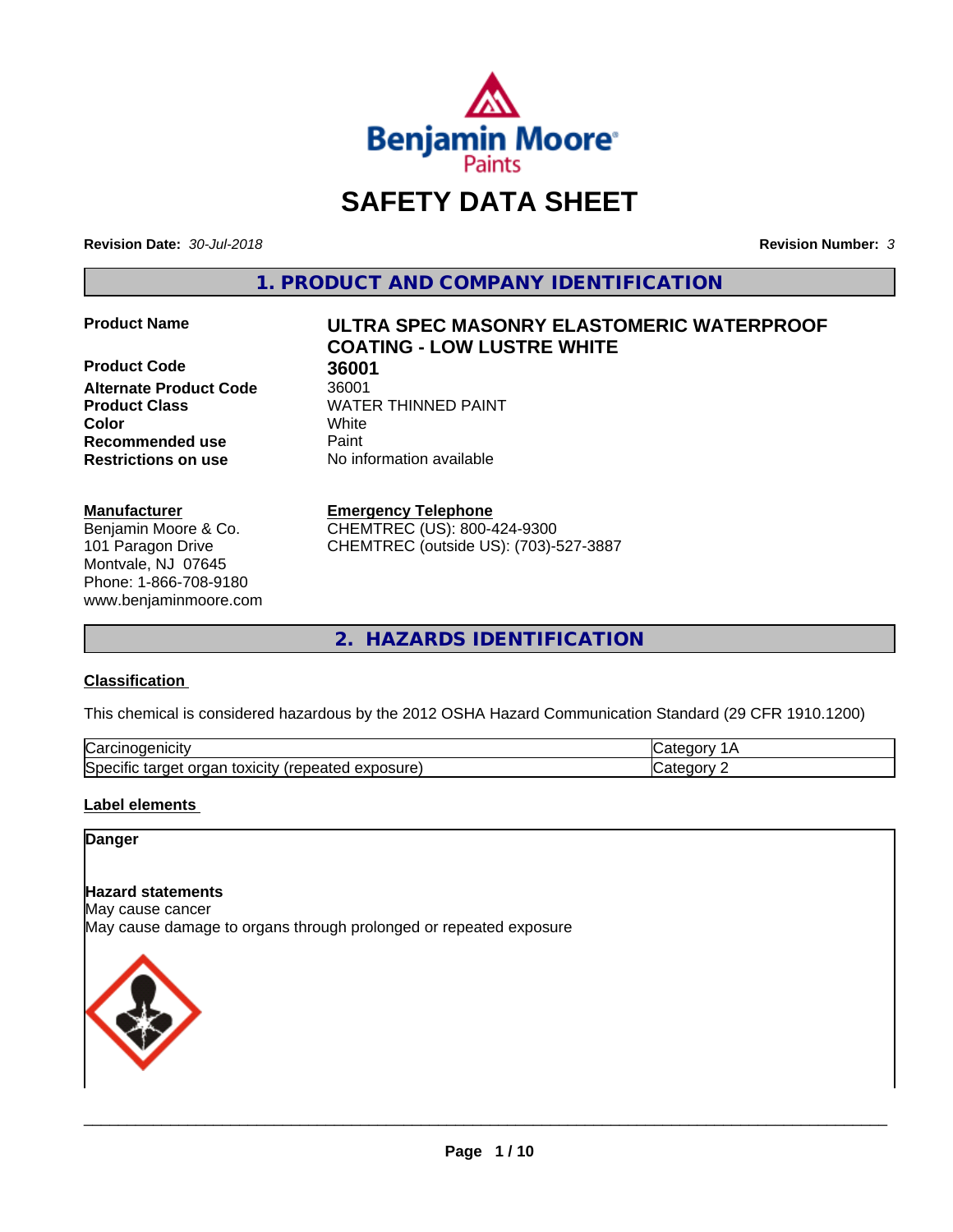**Appearance** liquid **Odor 11** Odor little or no odor

# **Precautionary Statements - Prevention**

Obtain special instructions before use Do not handle until all safety precautions have been read and understood Use personal protective equipment as required Do not breathe dust/fume/gas/mist/vapors/spray

#### **Precautionary Statements - Response**

IF exposed or concerned: Get medical advice/attention

#### **Precautionary Statements - Storage**

Store locked up

#### **Precautionary Statements - Disposal**

Dispose of contents/container to an approved waste disposal plant

# **Hazards not otherwise classified (HNOC)**

Not applicable

# **Other information**

No information available

# **3. COMPOSITION INFORMATION ON COMPONENTS**

| <b>Chemical name</b> | CAS No.    | Weight-% |
|----------------------|------------|----------|
| Limestone            | 1317-65-3  | 20       |
| Titanium dioxide     | 13463-67-7 |          |
| Ethylene glycol      | 107-21-1   |          |
| Zinc oxide           | 1314-13-2  |          |
| Silica, mica         | 12001-26-2 |          |
| Silica, crystalline  | 14808-60-7 | 0.5      |
| Diphenyl ketone      | 119-61-9   | 0.5      |

|                       | 4. FIRST AID MEASURES                                                                                                                                                                                                        |
|-----------------------|------------------------------------------------------------------------------------------------------------------------------------------------------------------------------------------------------------------------------|
| <b>General Advice</b> | For further assistance, contact your local Poison Control Center.                                                                                                                                                            |
| <b>Eye Contact</b>    | Rinse thoroughly with plenty of water for at least 15 minutes and consult a<br>physician.                                                                                                                                    |
| <b>Skin Contact</b>   | Wash off immediately with soap and plenty of water while removing all<br>contaminated clothes and shoes.                                                                                                                     |
| <b>Inhalation</b>     | Move to fresh air. If symptoms persist, call a physician.                                                                                                                                                                    |
| Ingestion             | Clean mouth with water and afterwards drink plenty of water. Call a POISON<br>CENTER or doctor/physician if exposed or you feel unwell. If large quantities of<br>this material are swallowed, call a physician immediately. |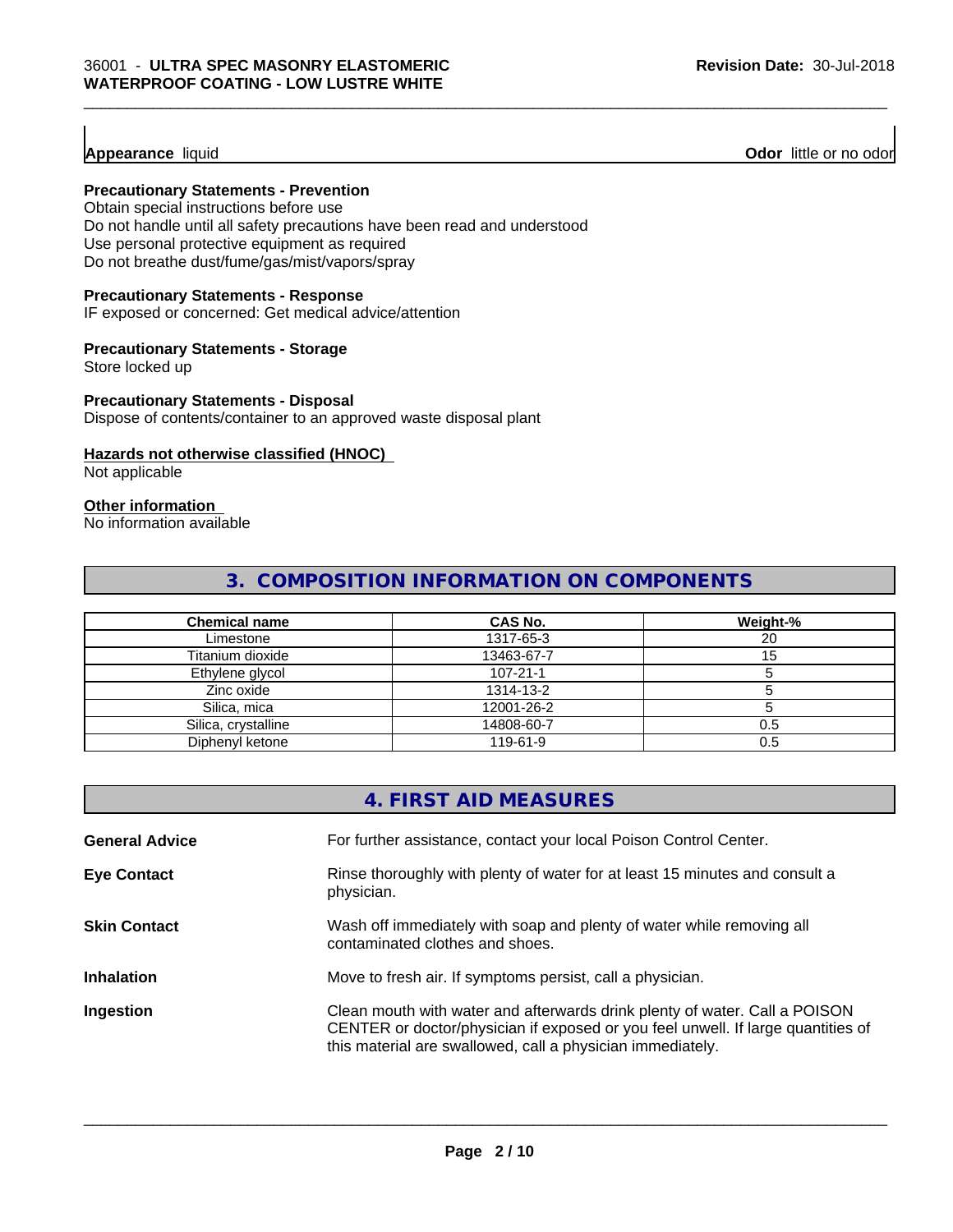| <b>Most Important</b><br><b>Symptoms/Effects</b>                                 | None known.                                     |                                                    |                                                                                                                                              |  |  |
|----------------------------------------------------------------------------------|-------------------------------------------------|----------------------------------------------------|----------------------------------------------------------------------------------------------------------------------------------------------|--|--|
| <b>Notes To Physician</b>                                                        |                                                 | Treat symptomatically.                             |                                                                                                                                              |  |  |
|                                                                                  |                                                 | 5. FIRE-FIGHTING MEASURES                          |                                                                                                                                              |  |  |
| <b>Suitable Extinguishing Media</b>                                              |                                                 |                                                    | Use extinguishing measures that are appropriate to local<br>circumstances and the surrounding environment.                                   |  |  |
| <b>Firefighters</b>                                                              | <b>Protective Equipment And Precautions For</b> |                                                    | As in any fire, wear self-contained breathing apparatus<br>pressure-demand, MSHA/NIOSH (approved or equivalent)<br>and full protective gear. |  |  |
| <b>Specific Hazards Arising From The Chemical</b>                                |                                                 | extreme heat.                                      | Closed containers may rupture if exposed to fire or                                                                                          |  |  |
| <b>Sensitivity To Mechanical Impact</b>                                          |                                                 | No                                                 |                                                                                                                                              |  |  |
| <b>Sensitivity To Static Discharge</b>                                           |                                                 | No                                                 |                                                                                                                                              |  |  |
| <b>Flash Point Data</b><br>Flash Point (°F)<br>Flash Point (°C)<br><b>Method</b> |                                                 | Not applicable<br>Not applicable<br>Not applicable |                                                                                                                                              |  |  |
| <b>Flammability Limits In Air</b>                                                |                                                 |                                                    |                                                                                                                                              |  |  |
| Lower flammability limit:<br><b>Upper flammability limit:</b>                    |                                                 | Not applicable<br>Not applicable                   |                                                                                                                                              |  |  |
| Health: 1<br><b>NFPA</b>                                                         | Flammability: 0                                 | Instability: 0                                     | <b>Special: Not Applicable</b>                                                                                                               |  |  |
| <b>NFPA Legend</b><br>0 - Not Hazardous<br>1 - Slightly<br>2 Moderate            |                                                 |                                                    |                                                                                                                                              |  |  |

- 2 Moderate
- 3 High
- 4 Severe

*The ratings assigned are only suggested ratings, the contractor/employer has ultimate responsibilities for NFPA ratings where this system is used.*

*Additional information regarding the NFPA rating system is available from the National Fire Protection Agency (NFPA) at www.nfpa.org.*

# **6. ACCIDENTAL RELEASE MEASURES**

| <b>Personal Precautions</b>      | Avoid contact with skin, eyes and clothing. Ensure adequate ventilation.                             |
|----------------------------------|------------------------------------------------------------------------------------------------------|
| <b>Other Information</b>         | Prevent further leakage or spillage if safe to do so.                                                |
| <b>Environmental precautions</b> | See Section 12 for additional Ecological Information.                                                |
| <b>Methods for Cleaning Up</b>   | Soak up with inert absorbent material. Sweep up and shovel into suitable<br>containers for disposal. |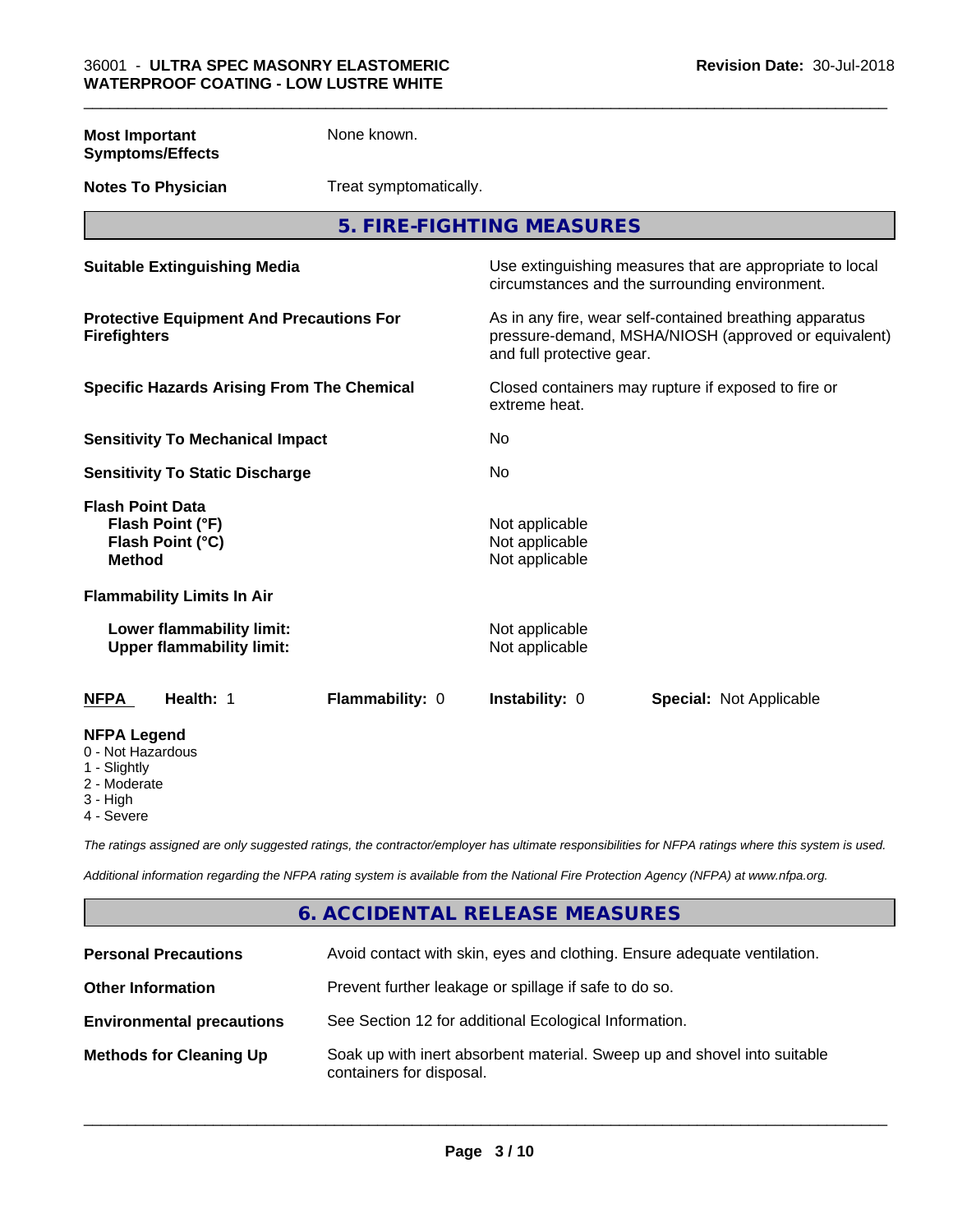# **7. HANDLING AND STORAGE**

\_\_\_\_\_\_\_\_\_\_\_\_\_\_\_\_\_\_\_\_\_\_\_\_\_\_\_\_\_\_\_\_\_\_\_\_\_\_\_\_\_\_\_\_\_\_\_\_\_\_\_\_\_\_\_\_\_\_\_\_\_\_\_\_\_\_\_\_\_\_\_\_\_\_\_\_\_\_\_\_\_\_\_\_\_\_\_\_\_\_\_\_\_

| <b>Handling</b>               | Avoid contact with skin, eyes and clothing. Avoid breathing vapors, spray mists or<br>sanding dust. In case of insufficient ventilation, wear suitable respiratory<br>equipment. |
|-------------------------------|----------------------------------------------------------------------------------------------------------------------------------------------------------------------------------|
| <b>Storage</b>                | Keep container tightly closed. Keep out of the reach of children.                                                                                                                |
| <b>Incompatible Materials</b> | No information available                                                                                                                                                         |

# **8. EXPOSURE CONTROLS/PERSONAL PROTECTION**

#### **Exposure Limits**

| <b>Chemical name</b> | <b>ACGIH TLV</b>                                | <b>OSHA PEL</b>                                        |
|----------------------|-------------------------------------------------|--------------------------------------------------------|
| Limestone            | N/E                                             | 15 mg/m <sup>3</sup> - TWA<br>$5 \text{ mg/m}^3$ - TWA |
| Titanium dioxide     | 10 mg/m <sup>3</sup> - TWA                      | $15 \text{ mg/m}^3$ - TWA                              |
| Ethylene glycol      | 100 mg/m $3$ - Ceiling                          | N/E                                                    |
| Zinc oxide           | 2 mg/m <sup>3</sup> - TWA<br>10 mg/m $3$ - STEL | $5 \text{ mg/m}^3$ - TWA<br>15 mg/m $3$ - TWA          |
| Silica, mica         | $3 \text{ ma/m}^3$ - TWA                        | 20 mppcf - TWA                                         |
| Silica, crystalline  | $0.025$ mg/m <sup>3</sup> - TWA                 |                                                        |

#### **Legend**

ACGIH - American Conference of Governmental Industrial Hygienists Exposure Limits OSHA - Occupational Safety & Health Administration Exposure Limits N/E - Not Established

**Engineering Measures** Ensure adequate ventilation, especially in confined areas.

| <b>Personal Protective Equipment</b> |                                                                          |
|--------------------------------------|--------------------------------------------------------------------------|
| <b>Eye/Face Protection</b>           | Safety glasses with side-shields.                                        |
| <b>Skin Protection</b>               | Protective gloves and impervious clothing.                               |
| <b>Respiratory Protection</b>        | In case of insufficient ventilation wear suitable respiratory equipment. |
| Hyniana Massurge                     | Avoid contact with skin, eves and clothing. Remove and wash contaminated |

**Hygiene Measures** Avoid contact with skin, eyes and clothing. Remove and wash contaminated clothing before re-use. Wash thoroughly after handling.

# **9. PHYSICAL AND CHEMICAL PROPERTIES**

**Appearance** liquid **Odor** little or no odor **Odor Threshold** No information available **Density (lbs/gal)** 10.7 - 11.1 **Specific Gravity** 1.28 - 1.33 **pH** No information available **Viscosity (cps)** No information available **Solubility(ies)**<br> **No information available**<br> **Water solubility**<br> **Water solubility Evaporation Rate** Note 2008 and 2009 Monomial Monomial No information available **Vapor pressure @20 °C (kPa)** No information available

**No information available**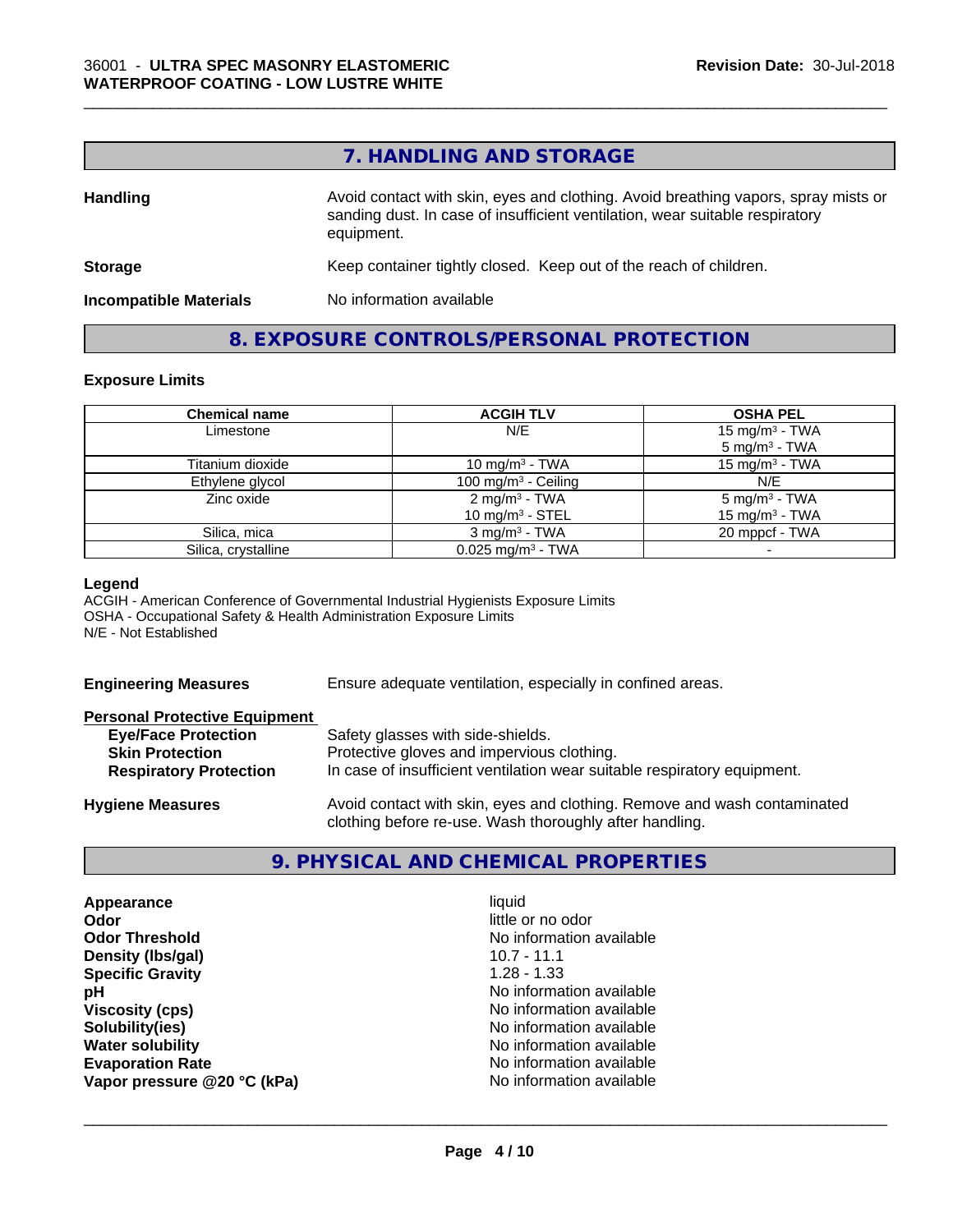| Vapor density                                                      | No information available         |
|--------------------------------------------------------------------|----------------------------------|
| Wt. % Solids                                                       | $55 - 65$                        |
| Vol. % Solids                                                      | $40 - 50$                        |
| Wt. % Volatiles                                                    | $35 - 45$                        |
| Vol. % Volatiles                                                   | $50 - 60$                        |
| <b>VOC Regulatory Limit (g/L)</b>                                  | 100                              |
| <b>Boiling Point (°F)</b>                                          | 212                              |
| <b>Boiling Point (°C)</b><br><b>Freezing Point (°F)</b>            | 100<br>32<br>0                   |
| <b>Freezing Point (°C)</b><br>Flash Point (°F)<br>Flash Point (°C) | Not applicable<br>Not applicable |
| Method                                                             | Not applicable                   |
| Flammability (solid, gas)                                          | Not applicable                   |
| <b>Upper flammability limit:</b>                                   | Not applicable                   |
| Lower flammability limit:                                          | Not applicable                   |
| <b>Autoignition Temperature (°F)</b>                               | No information available         |
| <b>Autoignition Temperature (°C)</b>                               | No information available         |
| Decomposition Temperature (°F)                                     | No information available         |
| Decomposition Temperature (°C)                                     | No information available         |
| <b>Partition coefficient</b>                                       | No information available         |

# **No information available**<br>55 - 65 **Not applicable Not applicable Not applicable Flammability (solid, gas)** Not applicable **Not applicable Not applicable No information available Autoignition Temperature (°C)** No information available **No information available No information available No information available**

\_\_\_\_\_\_\_\_\_\_\_\_\_\_\_\_\_\_\_\_\_\_\_\_\_\_\_\_\_\_\_\_\_\_\_\_\_\_\_\_\_\_\_\_\_\_\_\_\_\_\_\_\_\_\_\_\_\_\_\_\_\_\_\_\_\_\_\_\_\_\_\_\_\_\_\_\_\_\_\_\_\_\_\_\_\_\_\_\_\_\_\_\_

# **10. STABILITY AND REACTIVITY**

| <b>Reactivity</b>                         | Not Applicable                           |
|-------------------------------------------|------------------------------------------|
| <b>Chemical Stability</b>                 | Stable under normal conditions.          |
| <b>Conditions to avoid</b>                | Prevent from freezing.                   |
| <b>Incompatible Materials</b>             | No materials to be especially mentioned. |
| <b>Hazardous Decomposition Products</b>   | None under normal use.                   |
| <b>Possibility of hazardous reactions</b> | None under normal conditions of use.     |

**11. TOXICOLOGICAL INFORMATION**

**Product Information**

# **Information on likely routes of exposure**

**Principal Routes of Exposure** Eye contact, skin contact and inhalation.

**Acute Toxicity** 

**Product Information** No information available

**Symptoms related to the physical,chemical and toxicological characteristics**

**Symptoms** No information available

**Delayed and immediate effects as well as chronic effects from short and long-term exposure**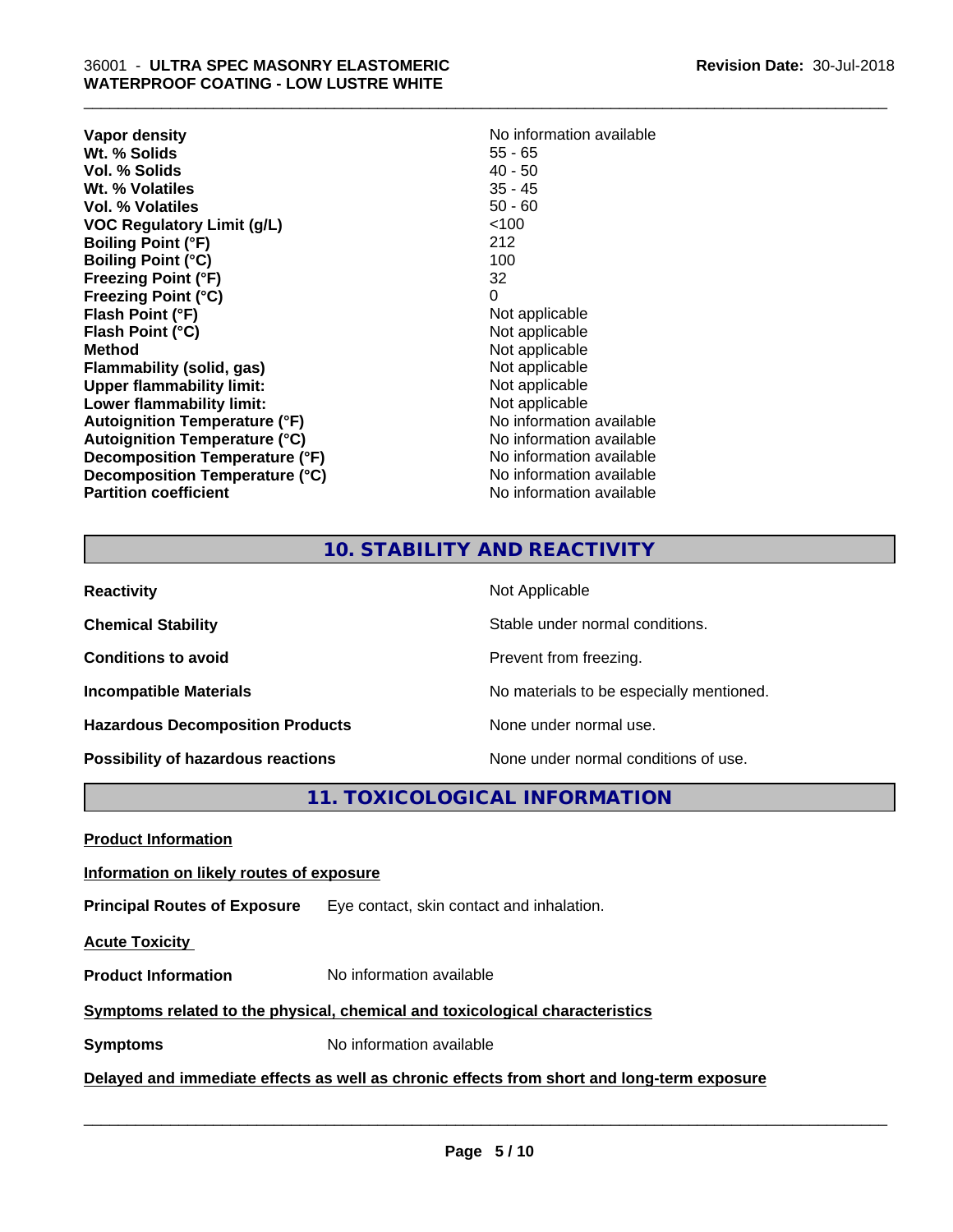| May cause slight irritation.                                                      |
|-----------------------------------------------------------------------------------|
| Substance may cause slight skin irritation. Prolonged or repeated contact may dry |
| skin and cause irritation.                                                        |
| May cause irritation of respiratory tract.                                        |
| May be harmful if swallowed. Ingestion may cause gastrointestinal irritation,     |
| nausea, vomiting and diarrhea. May cause adverse kidney effects.                  |
| No information available                                                          |
| No information available.                                                         |
| No information available.                                                         |
| No information available.                                                         |
| No information available.                                                         |
| No information available.                                                         |
| No information available.                                                         |
| Causes damage to organs through prolonged or repeated exposure if inhaled.        |
| No information available.                                                         |
| No information available                                                          |
|                                                                                   |

# **Numerical measures of toxicity**

# **The following values are calculated based on chapter 3.1 of the GHS document**

**ATEmix (oral)** 16043 mg/kg

# **Component Information**

Titanium dioxide LD50 Oral: > 10000 mg/kg (Rat) Ethylene glycol LD50 Oral: 4700 mg/kg (Rat) LD50 Dermal: 9530 µg/L (Rabbit) Zinc oxide LD50 Oral: 5000 mg/kg (Rat) LC50 Inhalation (Dust):  $> 5700$  mg/m<sup>3</sup> (Rat, 4 hr.) Silica, mica LD50 Oral: > 16000 mg/kg (Rat) Silica, crystalline LD50 Oral: 500 mg/kg (Rat)

# **Carcinogenicity**

*The information below indicateswhether each agency has listed any ingredient as a carcinogen:.*

| <b>Chemical name</b> | <b>IARC</b>         | <b>NTP</b>  | <b>OSHA</b> |
|----------------------|---------------------|-------------|-------------|
|                      | 2B - Possible Human |             | Listed      |
| Titanium dioxide     | Carcinogen          |             |             |
|                      | - Human Carcinogen  | Known Human | Listed      |
| Silica, crystalline  |                     | Carcinogen  |             |
|                      | 2B - Possible Human |             | Listed      |
| Diphenyl ketone      | Carcinogen          |             |             |

• Crystalline Silica has been determined to be carcinogenic to humans by IARC (1) when in respirable form. Risk of cancer depends on duration and level of inhalation exposure to spray mist or dust from sanding the dried pa cancer depends on duration and level of inhalation exposure to spray mist or dust from sanding the dried paint.

• Although IARC has classified titanium dioxide as possibly carcinogenic to humans (2B), their summary concludes: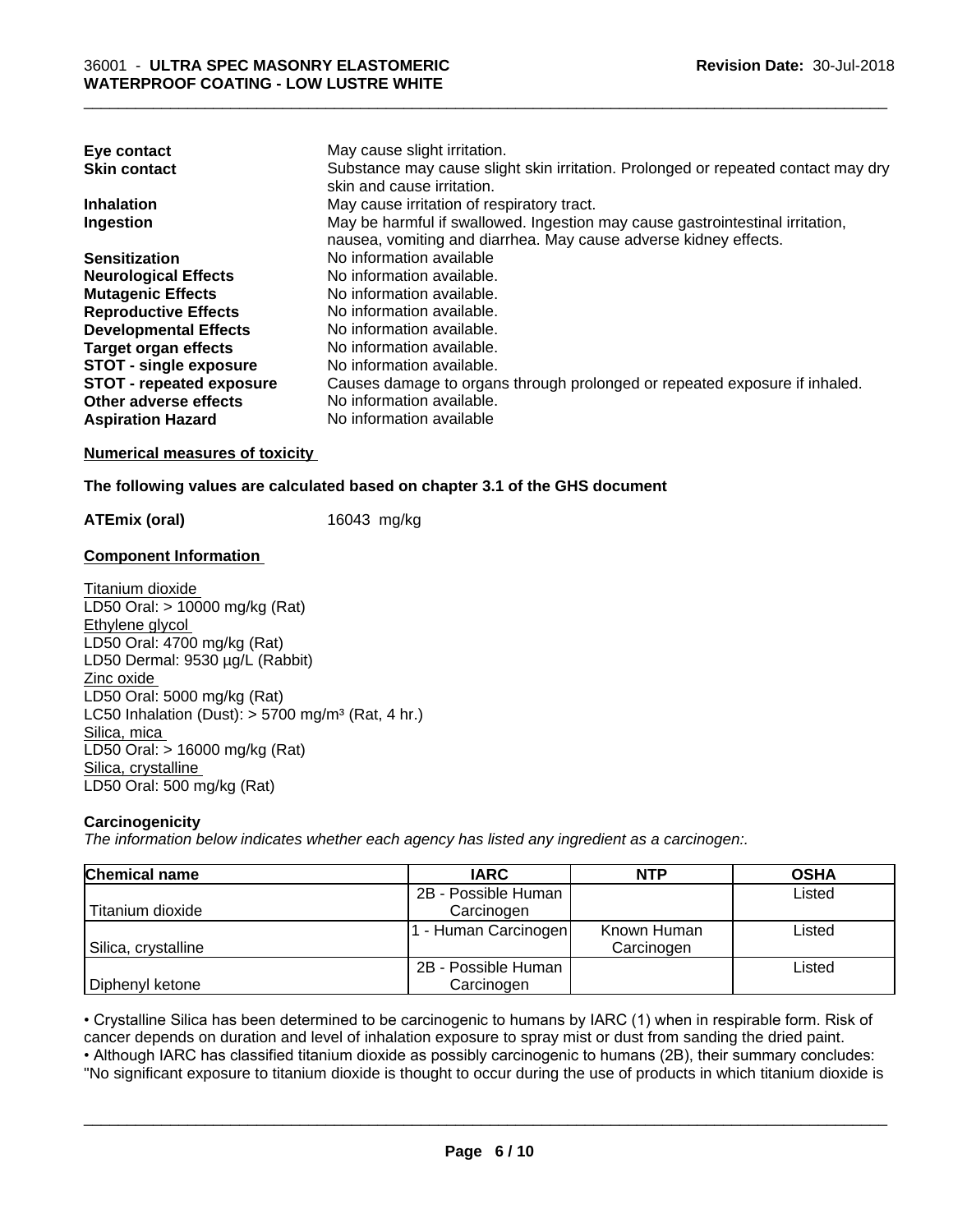bound to other materials, such as paint."

#### **Legend**

IARC - International Agency for Research on Cancer NTP - National Toxicity Program OSHA - Occupational Safety & Health Administration

**12. ECOLOGICAL INFORMATION**

\_\_\_\_\_\_\_\_\_\_\_\_\_\_\_\_\_\_\_\_\_\_\_\_\_\_\_\_\_\_\_\_\_\_\_\_\_\_\_\_\_\_\_\_\_\_\_\_\_\_\_\_\_\_\_\_\_\_\_\_\_\_\_\_\_\_\_\_\_\_\_\_\_\_\_\_\_\_\_\_\_\_\_\_\_\_\_\_\_\_\_\_\_

# **Ecotoxicity Effects**

The environmental impact of this product has not been fully investigated.

# **Product Information**

### **Acute Toxicity to Fish**

No information available

#### **Acute Toxicity to Aquatic Invertebrates**

No information available

#### **Acute Toxicity to Aquatic Plants**

No information available

#### **Persistence / Degradability**

No information available.

#### **Bioaccumulation**

There is no data for this product.

#### **Mobility in Environmental Media**

No information available.

#### **Ozone**

No information available

### **Component Information**

#### **Acute Toxicity to Fish**

Titanium dioxide  $LC50:$  > 1000 mg/L (Fathead Minnow - 96 hr.) Ethylene glycol LC50: 8050 mg/L (Fathead Minnow - 96 hr.)

### **Acute Toxicity to Aquatic Invertebrates**

No information available

#### **Acute Toxicity to Aquatic Plants**

No information available

**13. DISPOSAL CONSIDERATIONS**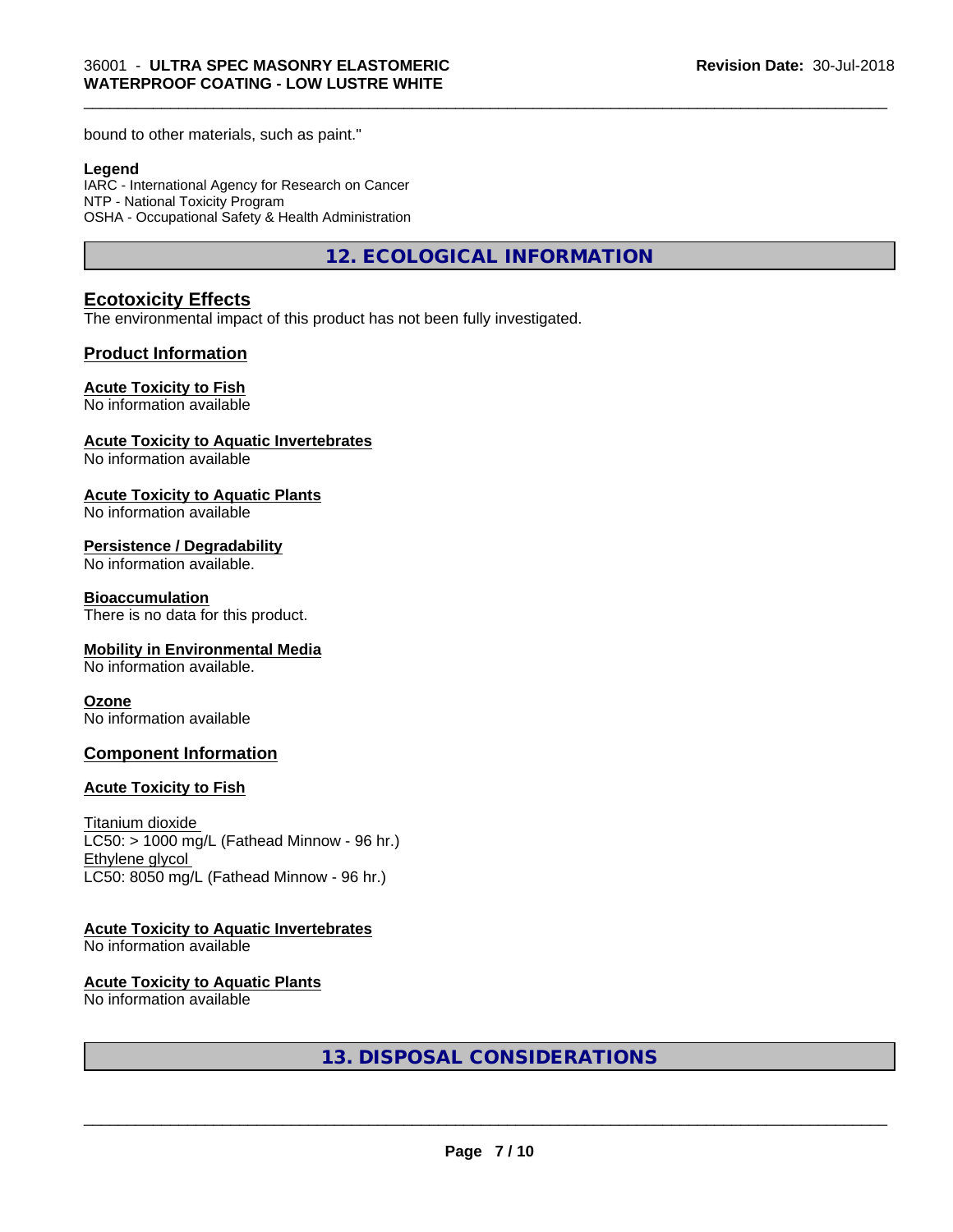| <b>Waste Disposal Method</b>       | Dispose of in accordance with federal, state, and local regulations. Local<br>requirements may vary, consult your sanitation department or state-designated<br>environmental protection agency for more disposal options. |  |
|------------------------------------|---------------------------------------------------------------------------------------------------------------------------------------------------------------------------------------------------------------------------|--|
|                                    | <b>14. TRANSPORT INFORMATION</b>                                                                                                                                                                                          |  |
| <b>DOT</b>                         | Not regulated                                                                                                                                                                                                             |  |
| <b>ICAO / IATA</b>                 | Not regulated                                                                                                                                                                                                             |  |
| <b>IMDG / IMO</b><br>Not regulated |                                                                                                                                                                                                                           |  |
|                                    | <b>15. REGULATORY INFORMATION</b>                                                                                                                                                                                         |  |
|                                    |                                                                                                                                                                                                                           |  |

\_\_\_\_\_\_\_\_\_\_\_\_\_\_\_\_\_\_\_\_\_\_\_\_\_\_\_\_\_\_\_\_\_\_\_\_\_\_\_\_\_\_\_\_\_\_\_\_\_\_\_\_\_\_\_\_\_\_\_\_\_\_\_\_\_\_\_\_\_\_\_\_\_\_\_\_\_\_\_\_\_\_\_\_\_\_\_\_\_\_\_\_\_

# **International Inventories**

| <b>TSCA: United States</b> | Yes - All components are listed or exempt. |
|----------------------------|--------------------------------------------|
| <b>DSL: Canada</b>         | Yes - All components are listed or exempt. |

# **Federal Regulations**

#### **SARA 311/312 hazardous categorization**

| No  |
|-----|
| Yes |
| No  |
| Nο  |
| N٥  |
|     |

### **SARA 313**

Section 313 of Title III of the Superfund Amendments and Reauthorization Act of 1986 (SARA). This product contains a chemical or chemicals which are subject to the reporting requirements of the Act and Title 40 of the Code of Federal Regulations, Part 372:

| <b>Chemical name</b> | CAS No.   | Weight-% | <b>CERCLA/SARA 313</b><br>(de minimis concentration) |
|----------------------|-----------|----------|------------------------------------------------------|
| Ethylene glycol      | 107-21-1  |          |                                                      |
| Zinc oxide           | 1314-13-2 |          |                                                      |

## **Clean Air Act,Section 112 Hazardous Air Pollutants (HAPs) (see 40 CFR 61)**

This product contains the following HAPs:

| <b>Chemical name</b> | CAS No.  | Weight-% | <b>Hazardous Air Pollutant</b><br>(HAP) |
|----------------------|----------|----------|-----------------------------------------|
| Ethylene glycol      | 107-21-1 |          | Listed                                  |

# **US State Regulations**

**California Proposition 65**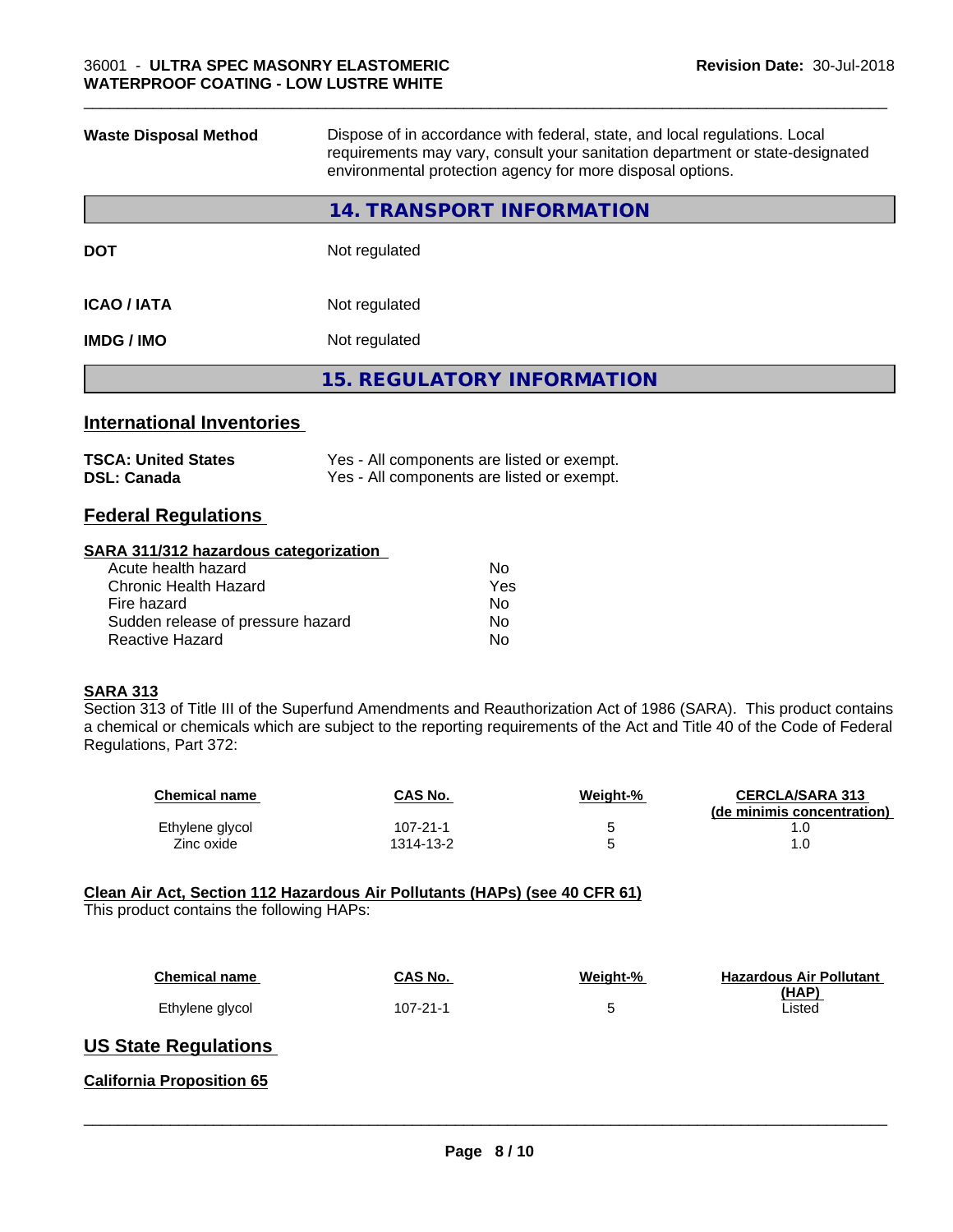# **A** WARNING: Cancer and Reproductive Harm– www.P65warnings.ca.gov

#### **State Right-to-Know**

| <b>Chemical name</b> | <b>Massachusetts</b> | <b>New Jersey</b> | Pennsylvania |
|----------------------|----------------------|-------------------|--------------|
| Limestone            |                      |                   |              |
| Titanium dioxide     |                      |                   |              |
| Ethylene glycol      |                      |                   |              |
| Zinc oxide           |                      |                   |              |
| Silica, mica         |                      |                   |              |
| Silica, crystalline  |                      |                   |              |

\_\_\_\_\_\_\_\_\_\_\_\_\_\_\_\_\_\_\_\_\_\_\_\_\_\_\_\_\_\_\_\_\_\_\_\_\_\_\_\_\_\_\_\_\_\_\_\_\_\_\_\_\_\_\_\_\_\_\_\_\_\_\_\_\_\_\_\_\_\_\_\_\_\_\_\_\_\_\_\_\_\_\_\_\_\_\_\_\_\_\_\_\_

### **Legend**

X - Listed

**16. OTHER INFORMATION**

**HMIS** - **Health:** 1\* **Flammability:** 0 **Reactivity:** 0 **PPE:** -

#### **HMIS Legend**

- 0 Minimal Hazard
- 1 Slight Hazard
- 2 Moderate Hazard
- 3 Serious Hazard
- 4 Severe Hazard
- Chronic Hazard

X - Consult your supervisor or S.O.P. for "Special" handling instructions.

*Note: The PPE rating has intentionally been left blank. Choose appropriate PPE that will protect employees from the hazards the material will present under the actual normal conditions of use.*

*Caution: HMISÒ ratings are based on a 0-4 rating scale, with 0 representing minimal hazards or risks, and 4 representing significant hazards or risks. Although HMISÒ ratings are not required on MSDSs under 29 CFR 1910.1200, the preparer, has chosen to provide them. HMISÒ ratings are to be used only in conjunction with a fully implemented HMISÒ program by workers who have received appropriate HMISÒ training. HMISÒ is a registered trade and service mark of the NPCA. HMISÒ materials may be purchased exclusively from J. J. Keller (800) 327-6868.*

 **WARNING!** If you scrape, sand, or remove old paint, you may release lead dust. LEAD IS TOXIC. EXPOSURE TO LEAD DUST CAN CAUSE SERIOUS ILLNESS, SUCH AS BRAIN DAMAGE, ESPECIALLY IN CHILDREN. PREGNANT WOMEN SHOULD ALSO AVOID EXPOSURE.Wear a NIOSH approved respirator to control lead exposure. Clean up carefully with a HEPA vacuum and a wet mop. Before you start, find out how to protect yourself and your family by contacting the National Lead Information Hotline at 1-800-424-LEAD or log on to www.epa.gov/lead.

| <b>Prepared By</b>      | <b>Product Stewardship Department</b><br>Benjamin Moore & Co.<br>101 Paragon Drive<br>Montvale, NJ 07645<br>800-225-5554 |
|-------------------------|--------------------------------------------------------------------------------------------------------------------------|
| <b>Revision Date:</b>   | 30-Jul-2018                                                                                                              |
| <b>Revision Summary</b> | Not available                                                                                                            |